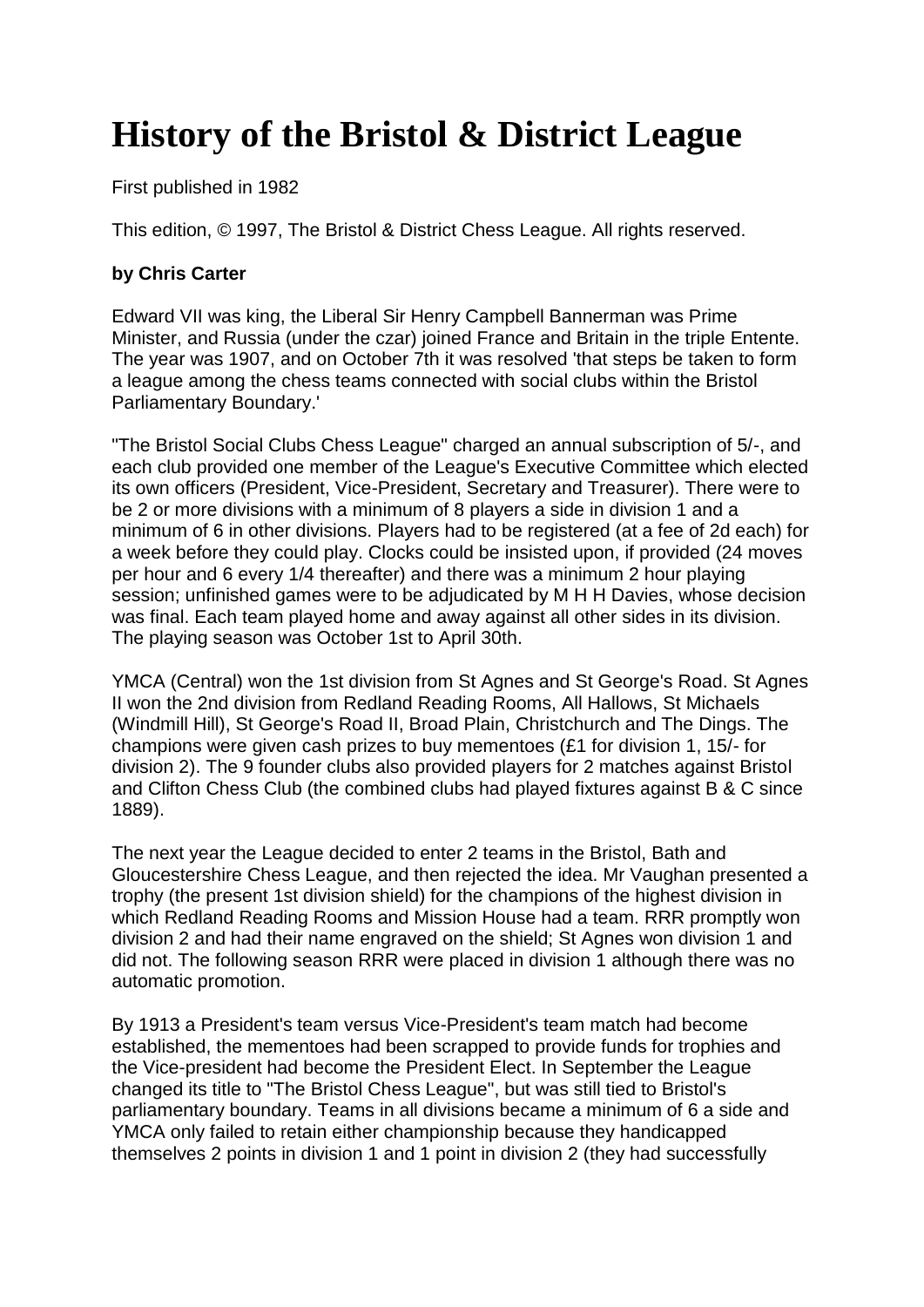defended the titles the previous year when they voluntarily handicapped themselves only 1 point in division 1). There were only 4 clubs and 7 teams in the League.

In 1914 in spite of 'the terrible war now in progress ... After careful consideration your committee decided that in the best interests of the country it was advisable to continue League contests as usual.' However, by 1916 matches had to be cancelled and replaced by occasional League Socials. The greatest expenditure that year was a donation of 10/6d. to the Poland Relief Fund.

After the Great War the League expanded rapidly. In 1919-20 there was just 1 division of 6 teams, but this included Clifton 2nd (as a condition of entry all class 1 Clifton players were barred). 1920-21 saw 15 teams contest 2 divisions and Clifton entered without any restrictions; the League even considered amalgamating with this prestigious club. In 1921-22 there were 20 teams and a 3rd division was formed. However a plateau had been reached and membership stayed at about this level for a decade.

Individual championships of the divisions had started just before the war and were not revived, entrants for each divisional championship competing in an all-play-all throughout the season. From 1921, 1st division matches were played over a minimum of 9 boards, but this reverted to a minimum of 6 in 1924 and stayed there in spite of attempts to raise it again.

Mr Cummings Mansfield, the noted problemist, started a Problem Club in 1923. Members met monthly at the Victoria Cafe, High Street, and engaged in lectures and competitions. The League's minutes record that this club flourished for at least 4 years but then it is never mentioned again.

League rules could only be changed at the Annual Meeting (by a simple majority), but this seems to have been something of a social occasion, being sandwiched between supper and a lightning tournament. Often an Extra General Meeting was required to consider rule changes. In the '20's the League dropped its parliamentary boundary and welcomed clubs within Bristol and District, raised subscriptions to 7/6d. per club (and 3/6d for each extra team, abandoned game advantages in favour of play-offs to settle championships, demanded that board order was in order of playing strength and gave the job of compiling fixtures to the League's officials (previously these were organised by club secretaries meeting a few weeks before the season started). Not all suggestions were so successful; motions to limit the size of the Executive Committee to 6, to make clocks compulsory for the top 3 boards in division 1 and for automatic promotion and relegation (the Executive occasionally upgraded a team but this was often controversial) all failed.

Most years saw matches versus Clifton, and variations on the President v Vice-President fixture (e.g. married v single). 1925 saw the first congress and 2 years later a week long Chess Festival was held in January at Redcross Street School. The Roaring Twenties closed with 21 sides but in the '30's the League contracted; by the 31-32 season there were only 14 teams from 8 clubs, and club secretaries were 'urged to make a serious effort to arrest the decline in chess activities shown by the reduced membership.' The following season there were only 2 sides in division 2, and in 34-35 only the 1st and 3rd divisions were contested.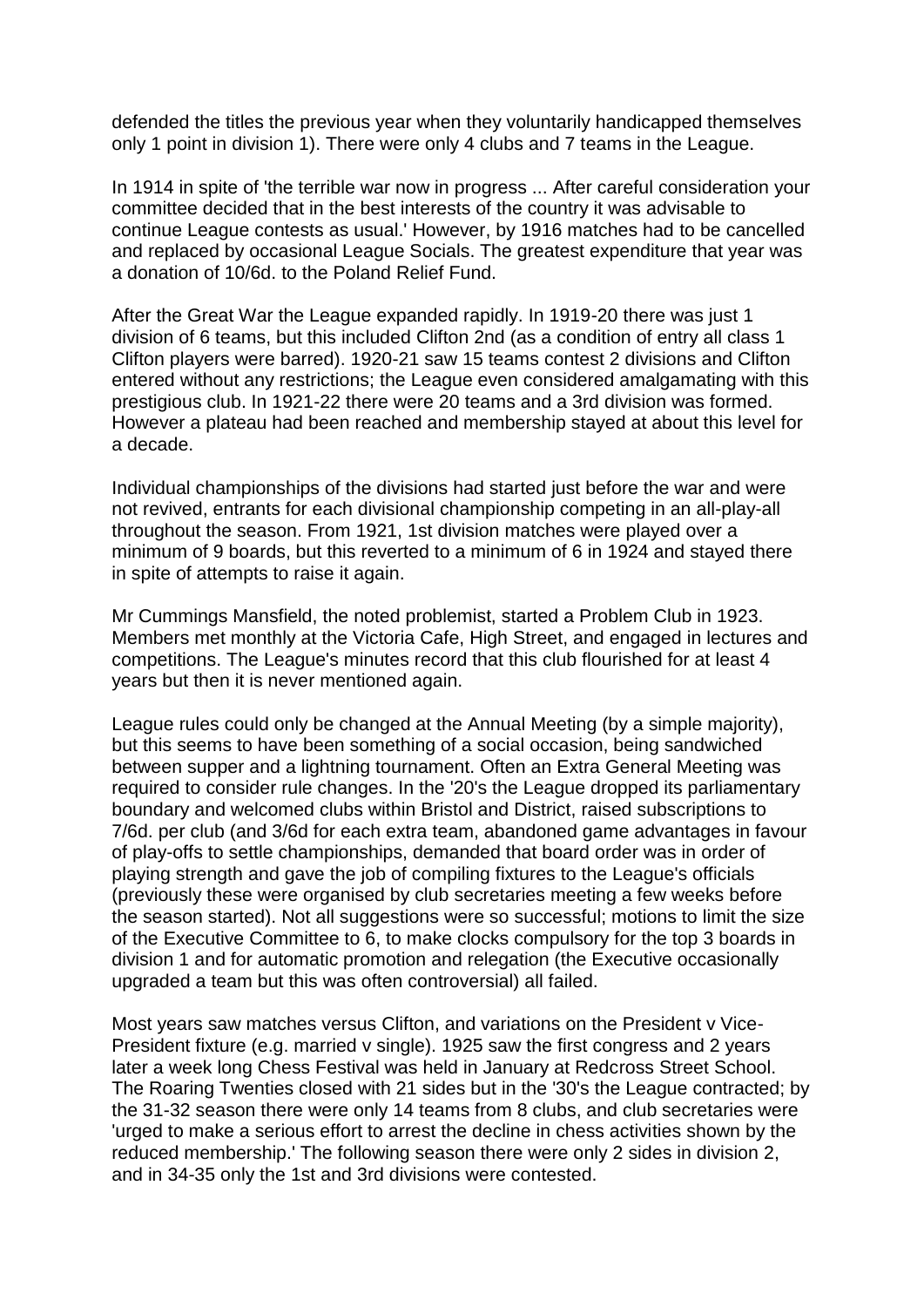There were many attempts to increase membership. In 1930 the team KO cup was created (minimum 6 boards), a couple of congresses were organised along with a fortnight pre-season tournament (at YMCA and Clifton) and they even reduced the supper before the Annual Meeting to just tea (the lightning event after it continued). The most dramatic revision came into effect for the 38-39 season when a handicap system was introduced. 'The Executive Committee should award points in each division at the start of the season based on the results of the previous season's play. Points to be awarded inversely to their relative position with the top team. Limit on maximum number of points to be fixed at ½ the difference between top and bottom teams in that division. New clubs to receive limit points.' Only 13 teams competed in 3 divisions and 'It is interesting to note that the placings this season have not been affected by the handicap credits.'

This experiment only lasted for a year since at the 1940 AGM it was reported that 'Under the shadows of the new war and of the black-out the League decided that its normal activities should cease and for the 39-40 season none of the inter-club matches nor the Individual and Perpetual Cup competitions have been played. Nonetheless there was sufficient enthusiasm ... for a congress ... in January (30 competitors). It is the hope of us all that circumstances favourable to the resumption of our former happy contests will soon come back.' An annual affiliation fee of 2/ was fixed, Bristol and Clifton were entrusted with the care of the trophies and all the officers were re-elected to hold their posts for the duration. There are no League records for the next 5 years.

The League has always been extremely fortunate in the loyalty and hard work of its officers. Since 1907 the League had only had 4 secretaries and all the adjudications had been decided by 2 men: H Davies from 1907-31 and C Welch from 1931 until the war. A H Hill became the first Assistant Secretary in 1914 and still held the post in 1940.

The League resumed its activities in 1945. The handicap system was scrapped and as a temporary measure teams were reduced to 4 a side and there was only 1½ hours' play. Fourteen teams (1 more than before the war) competed in 3 divisions. The following season teams reverted to 6 a side and were fixed at that figure (before this any number of boards could be played and only the minimum was stipulated). One and a quarter hours' play was possible but the board order rule was abandoned.

Attitudes had changed during the war. The old league had been revived and was coping but a new era was dawning. In February 1947 A W Osborne became the third secretary since the war and a completely new set of rules were drafted. The League changed its name to its present title of "The Bristol and District Chess League". A Chairman and Vice-Chairman joined the President, Vice-President, Treasurer, Secretary and Assistant Secretary to form the League Management Committee which was elected by the AGM and given its present near dictatorial powers. Automatic promotion and relegation were established (1 up and 1 down). The Individual Championships were still tied to their respective divisions and there was still a week's registration before a new player could compete (and no new registrations after 31st December) but the League's basic structure is still that adopted in 1947 (a 2/3 majority was now required to change any rules).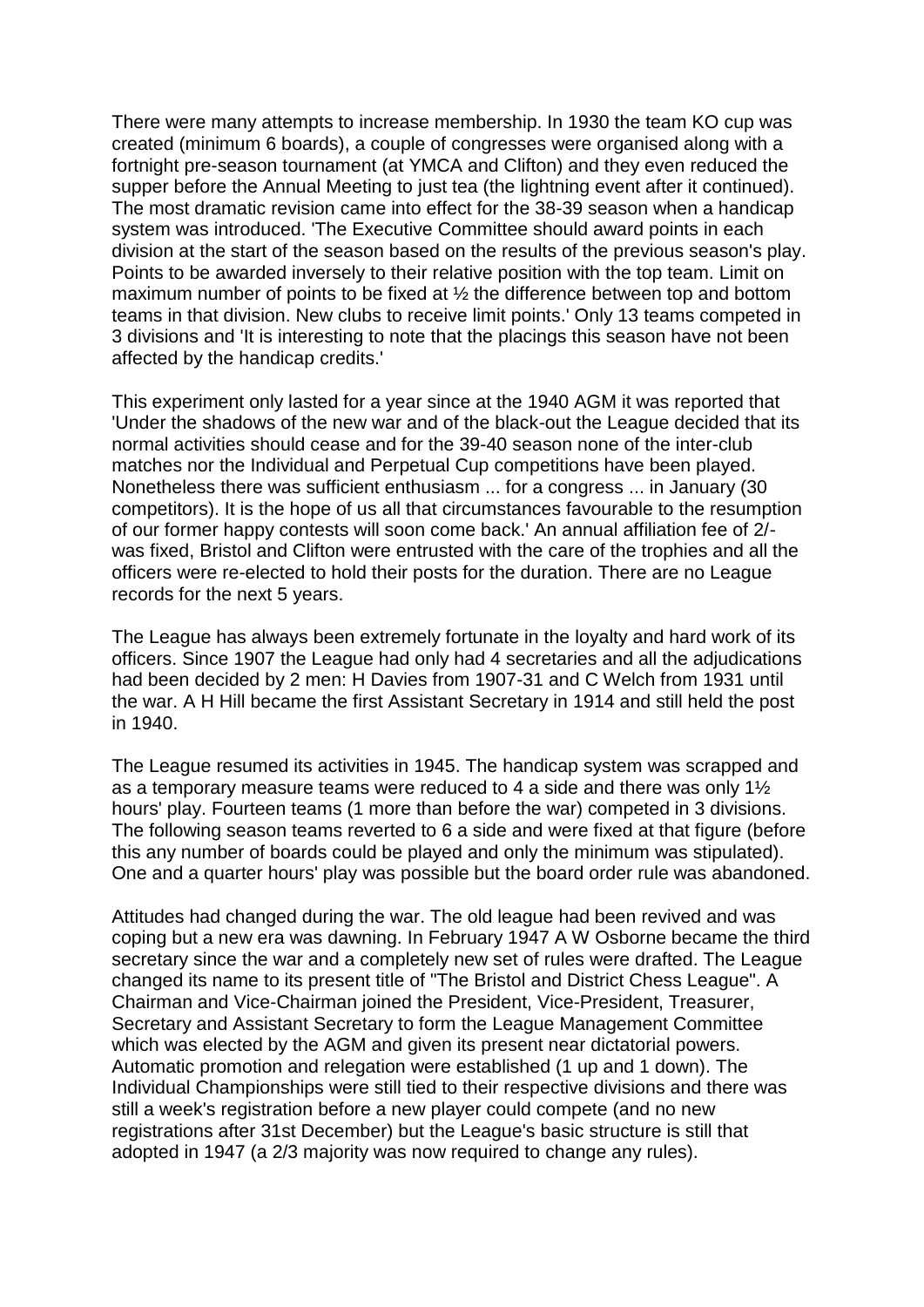Twenty-seven teams played in 4 divisions under the new rules. Thirty-four teams required 5 divisions the following season and by 1950 there were 40 sides in the League, a number which varied little over the next dozen years.

An Upper Ten tournament was created in 1947. This took the form of a ladder of the best 10 players available. Each player had to accept (or decline which would count as a loss) one challenge per year, when they had to play a 4-game match (and deciders if the series was drawn) in 6 weeks. 'A valuable and unique perpetual trophy to be known as "the Chess Nut" was to be awarded annually. The competition lacked interest and enthusiasm and ground to a halt within 4 years. An Individual KO tournament was started in 1953 and the Chess Nut became its trophy.

In 1948 the League's future was secured. 'The Management Committee, inspired by Captain P D Bolland, decided to do everything possible to help the Bristol and District Federation of Boys' Clubs and offered to organise a junior division for teams from youth clubs. A junior division was duly formed and continued as an integral part of the League until by 1955 the "Bristol and District Junior Association" had evolved. The Junior Association was located in its present headquarters at Youth House and as it has grown over the years it has provided more and more new members for its parent organisation. The Bristol Primary Schools Chess Association was formed in 1961.

In 1950 J G Milton became League Secretary. He and his successor K C Cleak (who took over in 1962) tended the League for over 23 years.

The season regularly opened with the President v Vice-President match which was now called the 100 board match, although it rarely topped 65 and often fell to less than 50 boards. The General Committee (one representative of each club) met most years but meetings became less regular and had virtually died out by the 1960's, although in theory this committee still exists.

The Championship Certificates, used to this day, were designed by Mr Bateman in 1951. They bore the inscription 'PRIMUS PRO TEMPORE' meaning 'First for the time being.'

By 1952 the number of adjudications had risen to 65 (2.44%) and H M Cuttle requested that a 2nd adjudicator be appointed to assist him. Over the next 5 years adjudications rose to more than 120 and 3 adjudicators became necessary. A dramatic experiment was tried in the 1956-57 season; in the 1st division teams met only once but adjourned and finished their games at the premises of the away side. The rate of play was 30 in 1¼ hours and no game could be adjudicated before 60 moves. There were only two adjudications in division 1 that year, but the innovations were generally unpopular and abandoned after one trial season.

The League's Golden Jubilee was celebrated in 1957. A Golden Jubilee Fund was launched with the intention of raising £2,000 over 4 years 'to build or buy premises in Bristol for the purposes of a chess centre.' This fund never approached its objectives and was incorporated into League funds. A dinner was held to celebrate the League's 50th birthday and a souvenir booklet (1/- each) was published. A telephone match versus Leicester was played (there were 4 other similar fixtures against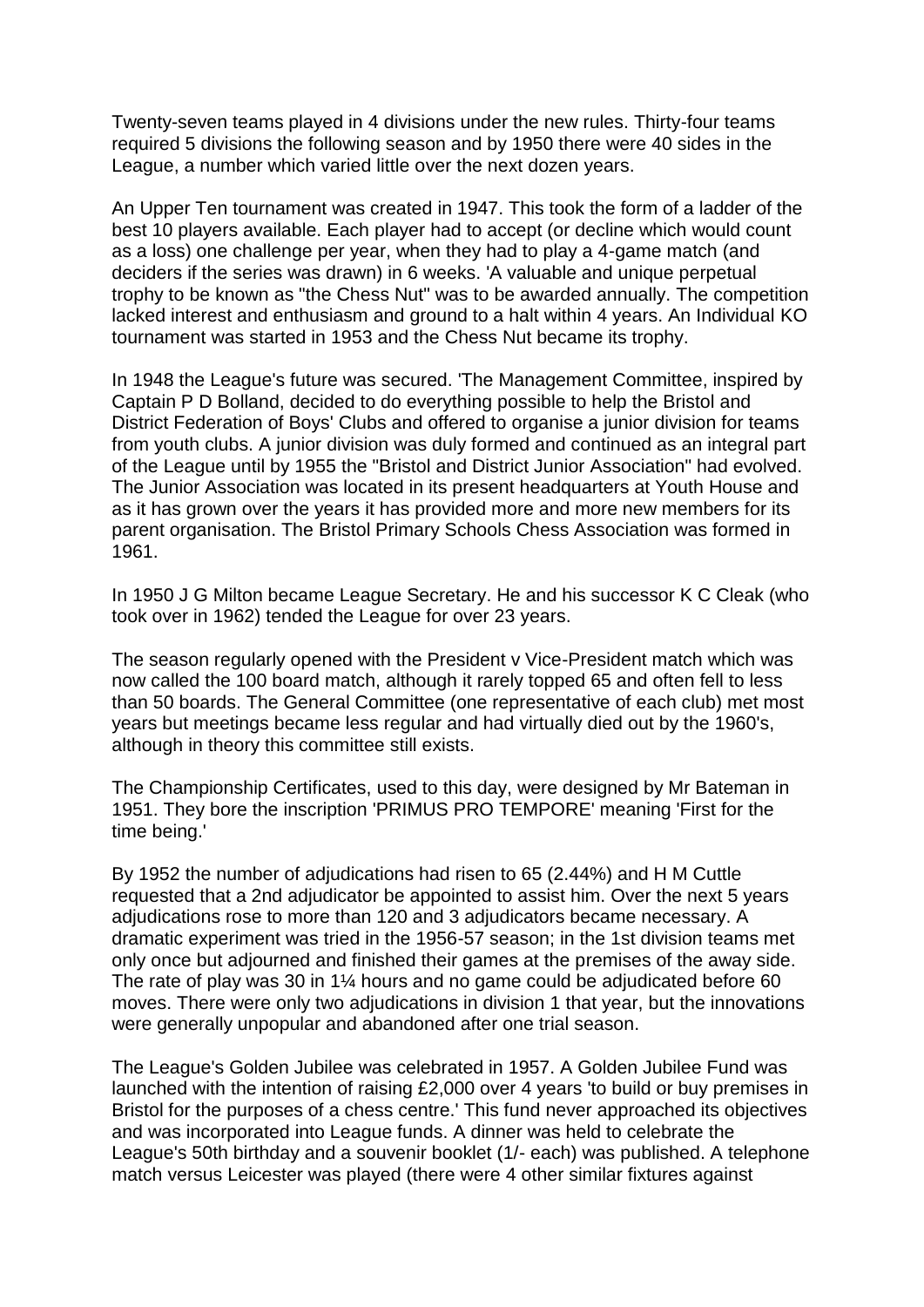Leicester between '55 and '62) and we lost a friendly match away to the City of Birmingham Chess Club.

A duplicator was bought and Mr Milton started a monthly League bulletin called "The Western Knight." The League's records contain no copies of Western Knight but it was distributed free to League officials and club secretaries. Individual subscriptions were encouraged and after an initial slow response they peaked at 48 in 1959. Interest flagged and with falling circulation the bulletin was discontinued shortly after Mr Milton's retirement in 1962. An offshoot of this publication was the "Western Knight (Bristol) Chess Club." All members of League clubs were members of this club and its main function was to enter a team in the National Club Competition. This only happened in 1959 when Western Knight lost to Exeter (on board count) in round 2. The club was disbanded in 1961.

Although it proved impossible to organise a simultaneous display for the Jubilee, this form of chess was very popular. Keres had visited Bristol in 1955 (+23,= 3,-0), Flohr came in '62 (+41,=4,-0), Smyslov in '63 (+23,=3,-3) and Gligoric in '65 (+17,=17,-6 he was not well), '66 (+20,=11,-1) and '69 (+15,=2,-2).

The League joined the West of England Chess Union in 1959 as a corporate body. However, when the WECU changed its rules and discontinued corporate membership in 1966, the League withdrew from the Union and has only recently rejoined it.

Numbers of adjudications continued to rise and in '64 D E March became the first Adjudication Secretary (with a seat on the Management Committee). He standardised adjudication forms and created the adjudication system as we know it, with a panel of adjudicators. Appeals had first been suggested in 1958 but were not allowed until 1962, when they could be made to the Management Committee. With the reorganisation of the adjudication system appeals were sent to the Adjudication Secretary who forwarded them to another member of the panel whose decision was final. Appeals were only permitted on games that affected match results, and had to be accompanied by analysis; unsuccessful appeals cost 10/-. The following year adjudication results could be appealed against without analysis and they were sent to the BCF's adjudication service. A 10-day time limit was also placed on appeals, but only after serious problems had arisen due to the omission of this stipulation. There were suggestions that 'there had been collusion between Totterdown YMCA and Downend and Fishponds to prevent Kingswood from winning the championship by means of appealing months after a game had been adjudicated. This matter was raised at the '65 AGM and it was most unfortunate that these divergences of views gradually deteriorated into angry vituperation and altercation with members on their feet airing their opinions without permission from the chair.' After a successful counter appeal by Kingswood (pending at the AGM) and a play-off Kingswood won the 1st division from Downend B.

This row spoiled an otherwise excellent year. An entry of 57 teams had caused the creation of a 6th division. There were so many teams (and fixtures) that the AGM decided to permit the season to start from September 1st, if necessary. They also carried unanimously a motion concerning promotion and relegation for 2 up and 2 down (the same motion had failed the previous year). Adjournments were permitted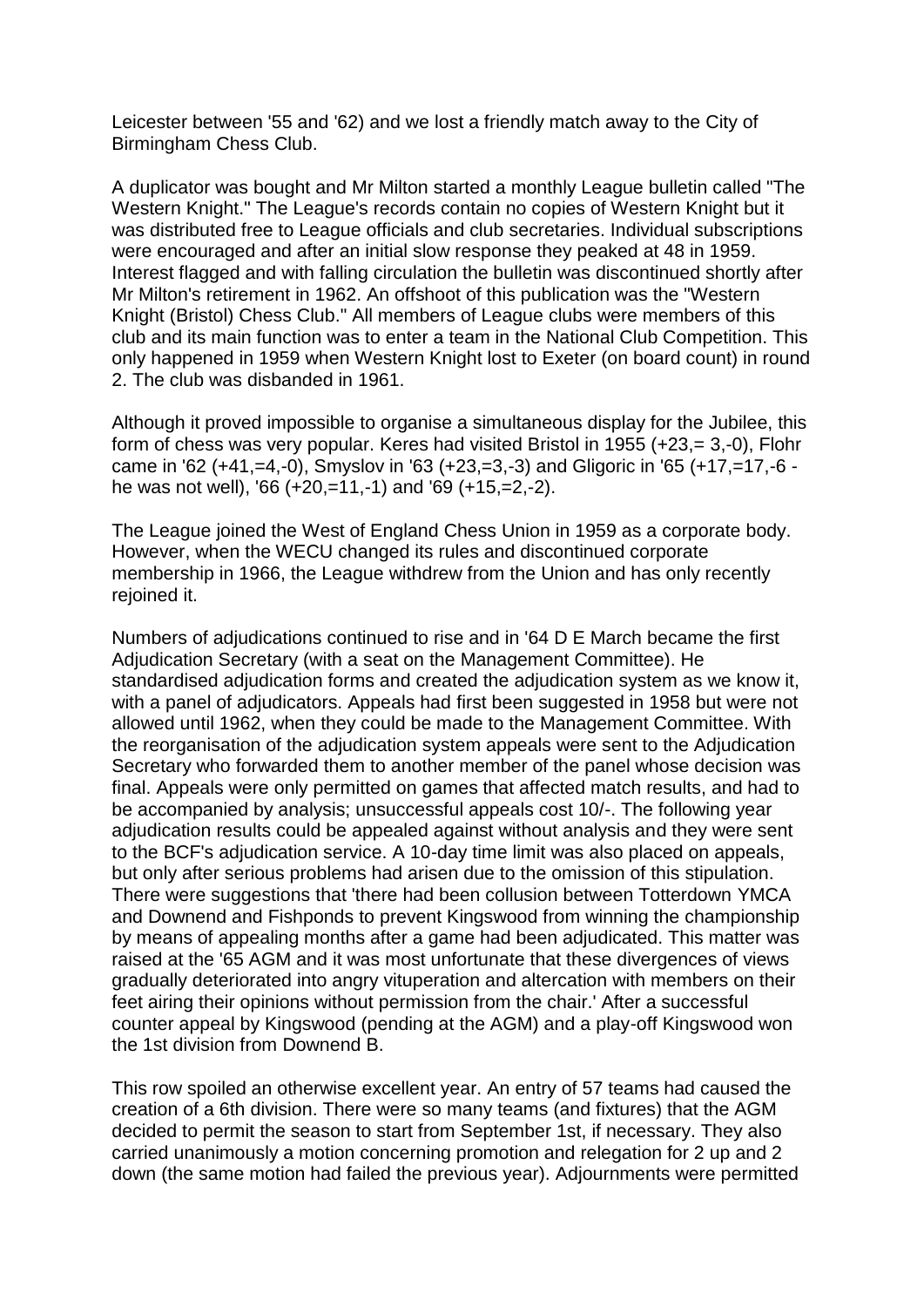and players were given the chance to finish their own games rather than just pass them onto the adjudicator (this opinion is still available but sadly under used). The following year, after an inconclusive 3-way play-off had resulted in promotion being determined by lot, it was resolved to decide promotion and relegation by game difference rather than by play-offs. From '66 Downend and Fishponds A dominated the League for a decade (see honours list).

1969-70 was a disastrous year. The season opened with 56 sides but finished with only 50. The following year only 47 teams entered and division 6 was scrapped and not reformed until 1977. All individual championships were cancelled due to lack of support (these had been played on merit rather than divisions since 1960). Changes had to be made, and they were. The 1st Division started playing 35 in 1¼ hours (division 2 and the team KO adopted this rate '72, division 3 in '75 and all divisions in '78). The individual KO was now suspended to help the revamped individual championships. These would be run by a Tournament Organiser (who had a seat on the Management Committee); entry was free but there was a 10/- fine for not completing games. The winner of section 1 was to have the title of "Bristol Champion."

Strikes by the postal workers and the city's employees (along with a work-to-rule by electricity workers) disrupted the first year of these schemes and the 100 board match was discontinued. The AGM insisted that there should again be fees for the individual championships; section 1 could be subsidised but the other sections were to be self-supporting. K C Cleak, the League's Secretary, accurately predicted 'that this would be the beginning of the end for the individual championships.'

Fixture books had long been a costly problem. Simple lists and proper printed booklets had been tried over the years; the latter were expensive (although often subsidised by adverts) and had to be sold to members but were preferred by most players. In 1971 the new Treasurer, D C Jarrett, reorganised the League's finances. Entry fees were £3 per team, 7 fixture books were inclusive in this price as were match result books (when necessary); entry to the team KO (which became 8 a side) was free. The entry fee rose to its present level of £5 in 1978.

The 70's saw the League taking a greater interest in chess matters outside its borders. The 1971 WECU Championships were held in Bristol. The League beat the Thames Valley Chess League over 18 boards, but lost a telephone match versus Glasgow in 1972, and in '73 Hanham and Kingswood were hosts to the British Lightning Championships. Chess National Promotions organised 2 congresses in Bristol in the mid 70's.

In 1977 K C Cleak started the latest of the great debates about whether the City of Bristol (or this time the County of Avon) should have county status in chess world. This matter had been raised before the war by C Welch and revived by A W Osborne in the 60's. On 3 occasions this idea was proposed by probably the most influential official of the time, and all 3 attempts were defeated more by the apathy than by the antipathy of the local players. 'Avon was a dead duck.'

Recent years have seen many developments. Defaults, long the bane of the League, are now penalised by penalty points which can result in fines, loss of match points